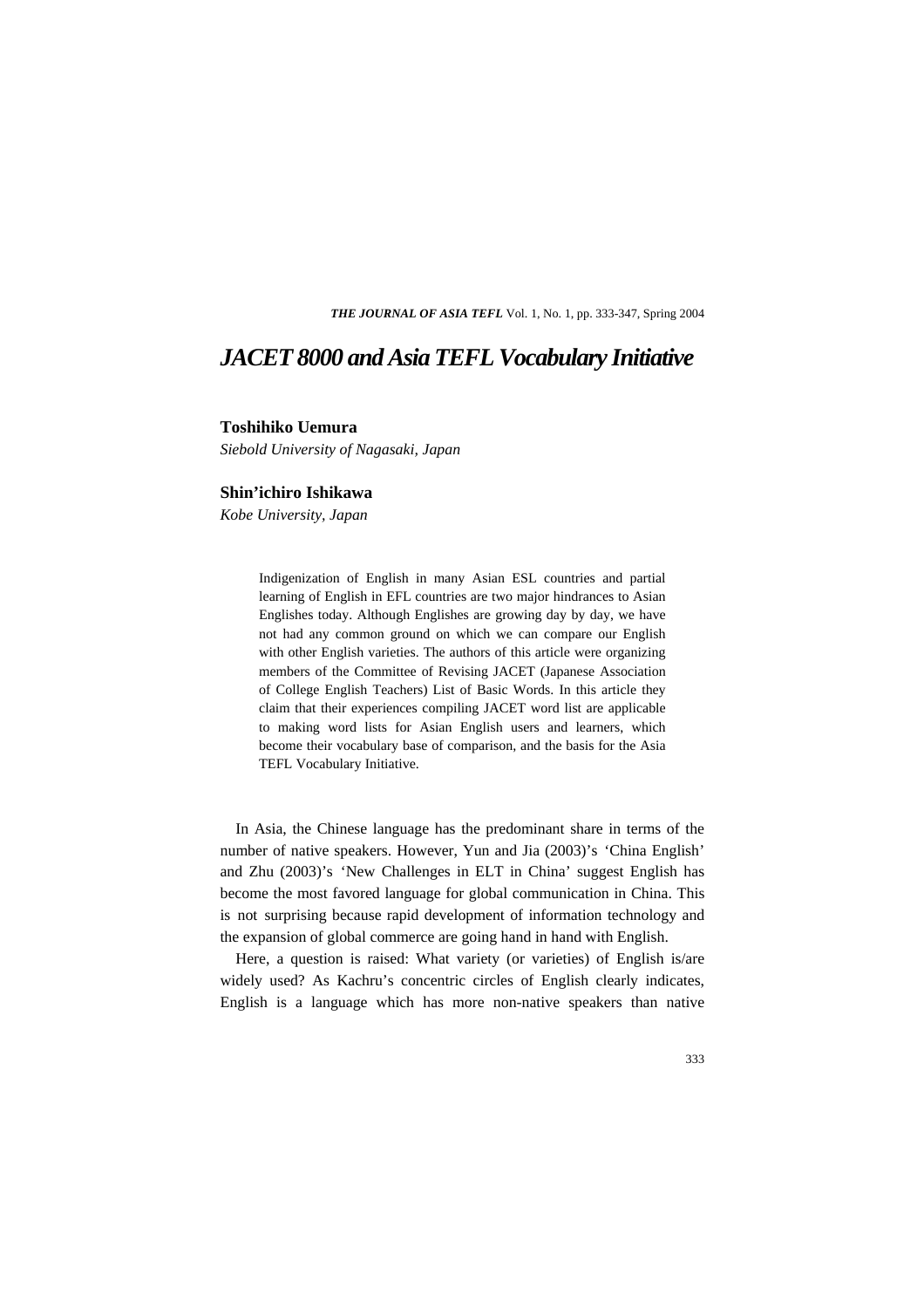speakers, about which Trudgill and Hannah (2002) write:

Equally as important, we believe that native English speakers travelling to areas such as Africa or India should make the effort to improve their comprehension of the non-native variety of English (much as Americans would have to improve their comprehension of ScotEng when traveling in Scotland) rather than argue for a more English-type English in these areas. (p. 124)

In her article in *English Today*, Dr. Elizabeth Erling, who is a specialist of Global English and now teaching in Germany, expresses a more drastic view:

> In a world where English both functions as a global language and is appropriated to several different local contexts, it seems as if we are clinging to an out-dated model of a standard ideology that is no longer possible or even useful to maintain. (Erling, 2002, p. 10)

She believes neither British English nor American English can function as the Global Standard. Graddol's futurologist view in *The Future of English* supports her viewpoint:

> The indications are that English will enjoy a special position in the multilingual society of the 21st century: it will be the only language to appear in the language mix in every part of the world. … Yesterday it was the world's poor who were multilingual; tomorrow it will also be the global elite. So we must not be hypnotised by the fact that this elite will speak English: the more significant fact may be that, unlike the majority of present-day native English speakers, they will also speak at least one other language – probably more fluently and with greater cultural loyalty. (Graddol, 1997, p. 63)

Evidently, the focus of English has been changing from the 'Inner Circle' to the 'Outer and Expanding Circles,' and then to 'Asian varieties of English.'

When it comes to varieties of Englishes or World Englishes, we have been busy discussing 'indigenization of English' and 'hegemony of English,' and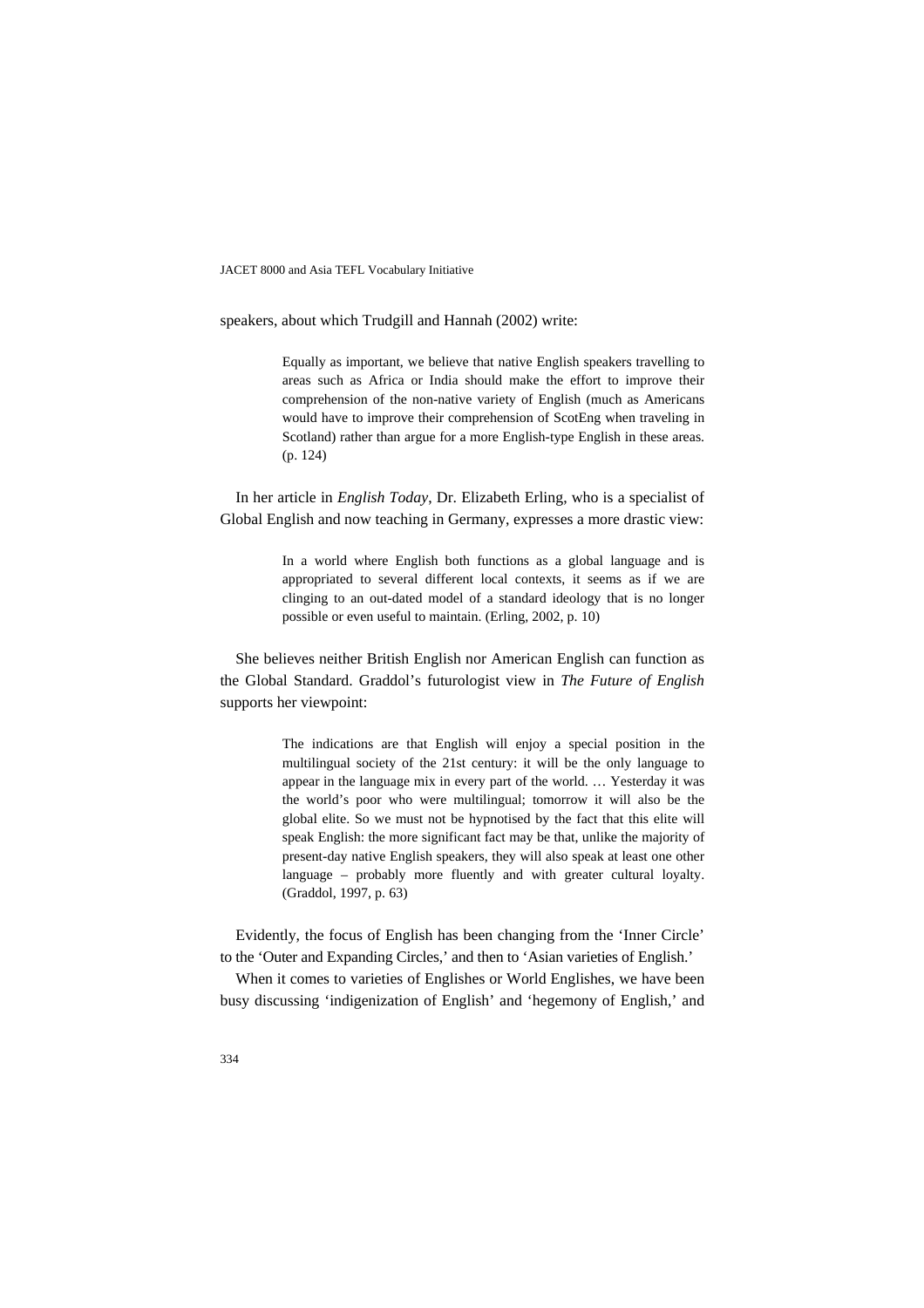failed in creating any objective ground on which our own variety of English is compared with other Englishes. Now Asian ESL/ EFL users and learners should have their own criteria, which are based on neither British English nor American English. JACET 8000 is a new word list for this purpose.

## **WHAT IS JACET 8000?**

In 2003, the Committee of Revising JACET List of Basic Words published "JACET List of 8000 Basic Words" (thereafter JACET 8000). The JACET 8000 is a radically new word list designed for all English learners in Japan. This list is based on two kinds of corpora: the British National Corpus (BNC) and JACET 8000 sub-corpus. Although the BNC consists of 100 million words, most of them are taken from British English texts that are severaldecades-old, and English texts for learners are hardly included. Therefore, the committee has compiled a corpus of approximately six million words to supplement the BNC. Its data comes from the recent American newspapers, magazines, and scripts of TV program or cinema, and also from children's literature, junior or senior high school English textbooks, and various English tests conducted in Japan. The content of the sub-corpus is shown below:

| The Content of JACET 8000 Subcorpus (Murata, 2003, p. 358) |                                                                               |                             |                    |                             |
|------------------------------------------------------------|-------------------------------------------------------------------------------|-----------------------------|--------------------|-----------------------------|
| Genre                                                      | Content                                                                       | American/<br><b>British</b> | Spoken/<br>Written | <b>Size</b><br>(mil. words) |
|                                                            | Newspapers and                                                                | A/B                         | W                  |                             |
| Mass media                                                 | Magazines                                                                     |                             |                    |                             |
|                                                            | Script of TV Programs                                                         | A/B                         | S                  |                             |
| Cinema                                                     | Cinema Script                                                                 | mainly A                    | S                  | 1.3                         |
| Educational                                                | Junior or Senior High<br>School Textbooks                                     | mainly A                    | mainly W           | 0.8                         |
| <b>ESP</b>                                                 | Exams (University<br><b>Entrance Examination Test,</b><br>STEP, TOEFL, TOEIC) | mainly A                    | W                  | 0.2                         |
|                                                            | Scientific Articles                                                           | mainly A                    | W                  | 0.3                         |
| Literature                                                 | Children Literature                                                           | mainly B                    | W                  | 1.2                         |

**TABLE 1**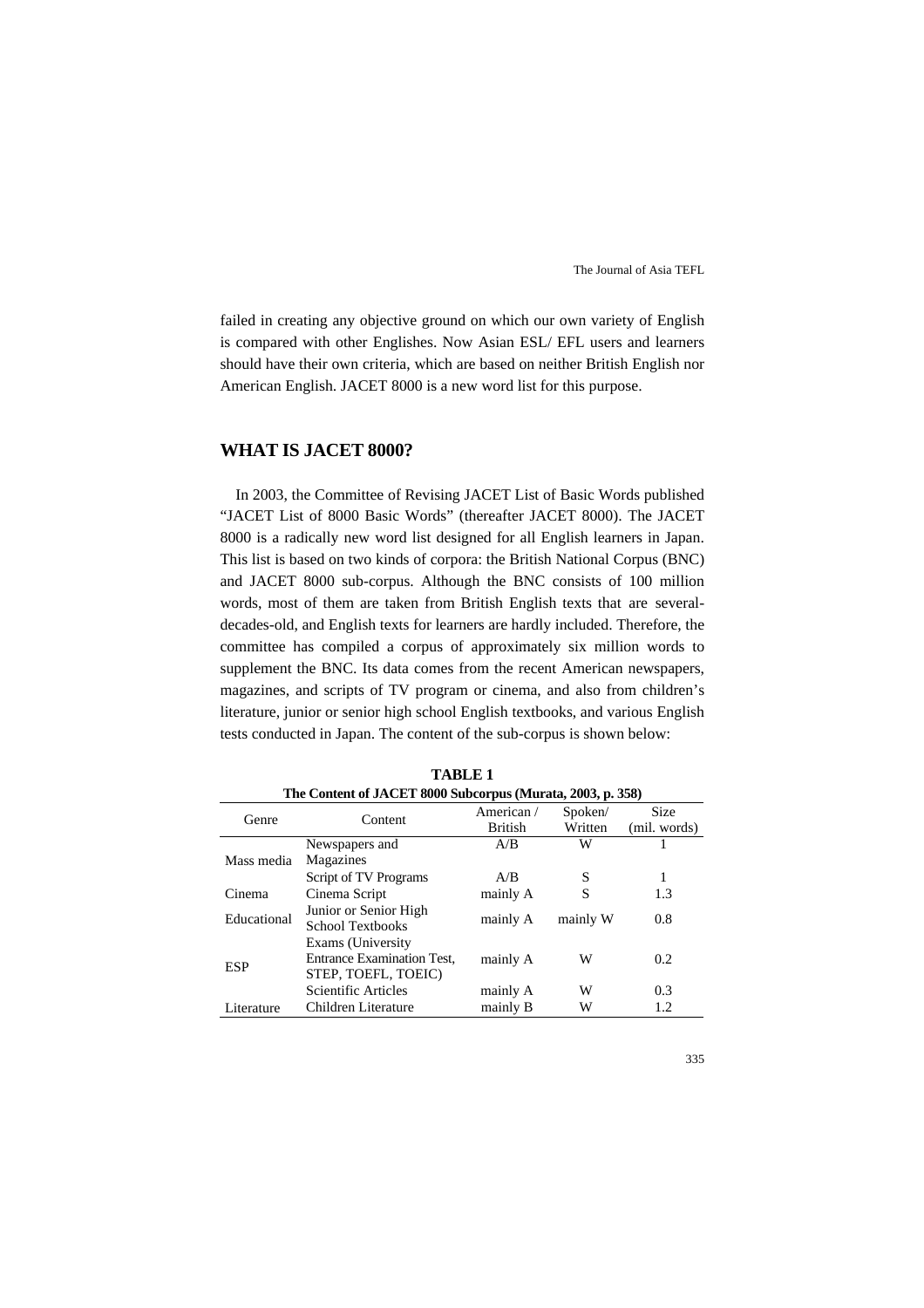Two kinds of corpora naturally produce two kinds of frequency information of each word. When comparing them, the committee has adopted the statistical score of log-likelihood (See Rayson and Garside (2000) and Sugimori (2003) for detail). Leech, Rayson and Wilson (2001) show three reasons for the need to adopt log-likelihood ratio or  $G^2$ :

- 1. We need a statistic that does not require the data to be distributed in a particular pattern. Many statistical tests assume that data are in a socalled 'normal distribution.' With linguistic data such as word frequencies in texts this is often simply not the case and invalidates the use of such measures.
- 2. We need a statistic that does not over- or under- estimate the significance of a difference between two samples. The Pearson chisquared test, one of the most commonly-used measures, has been shown to over-estimate the importance of rare events; the  $G<sup>2</sup>$  has been proved better in this regard.
- 3. We need a statistic that is insensitive to differences of size between two samples. Again, Pearson's chi-square test has been shown to be poor in this respect, whereas  $G^2$  performs better. (p. 16)

The use of log-likelihood ratio, which has been rarely attempted by creators of previous major word lists, seems to give considerable reliability to the rank information of each word in JACET 8000. Table 2 shows log-likelihood scores of three sample words:

|                                                                    |             | <b>TABLE 2</b>                            |                      |                |  |
|--------------------------------------------------------------------|-------------|-------------------------------------------|----------------------|----------------|--|
|                                                                    |             | <b>Frequency and Log-likelihood Score</b> |                      |                |  |
| (Committee of Revising JACET List of Basic Words Ed., 2003, p.108) |             |                                           |                      |                |  |
|                                                                    | <b>POS</b>  | freq in the<br><b>BNC</b>                 | freq in<br>Subcorpus | log-likelihood |  |
| look                                                               | noun / verb | 126930                                    | 13972                | 1875.1         |  |
| relevant                                                           | adjective   | 7950                                      | 153                  | $-427.6$       |  |
| buy                                                                | verb        | 25582                                     | 1875                 | 0.0            |  |

The scores above illuminate how much the rank in the sub-corpus deviates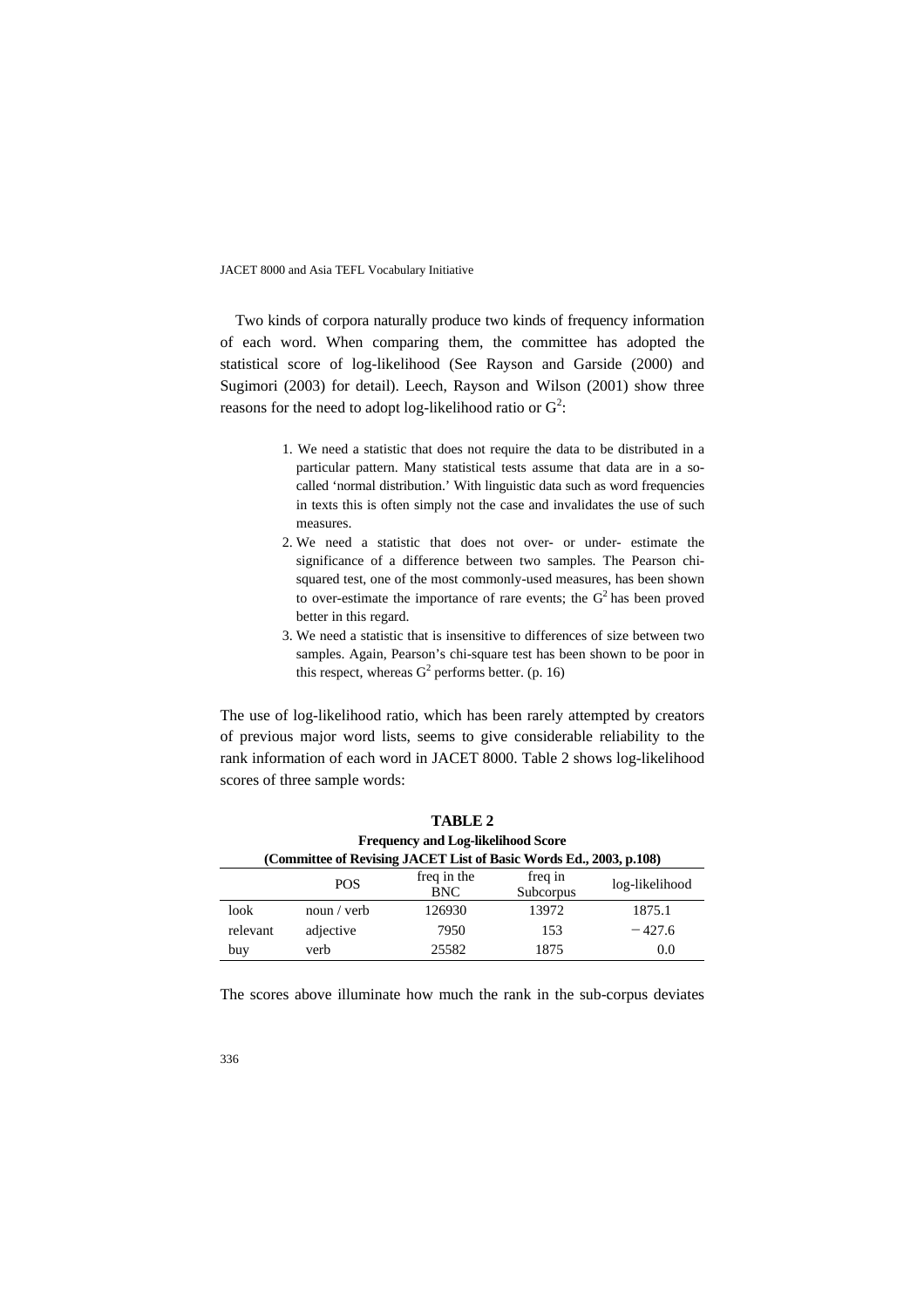from that in the BNC. If the absolute value of the score is sufficiently large, the original rank in the BNC is appropriately modified. After conducting some educational adjustments, the committee finally chose the most important 8000 words. (For detail, see Ishikawa, 2003a).

JACET 8000 is a unique word list in many ways: First, its 8000 words were presented in eight levels (from 1 to 8) in accordance with the frequency and educational significance of each word. Second, taking English learners at their first stage into consideration, 250 introductory words were chosen as the 'plus250,' which supplements with the base 8000 words. Third, these word lists were released both in the paper and electronic forms. These are main features by which JACET 8000 is claimed to be the most reliable and usable English world list.

## **TEXT COVERAGE**

There are several studies which prove how well JACET 8000 covers the vocabulary in many English texts. For example, Mochizuki, another JACET committee member, compares JACET 8000 and its former version, JACET 4000, and concludes that the former is a more reliable word list than the latter: Mochizuki (2003b) reveals that the top 2000 words in JACET 8000 cover approximately 90% of the words used in the graded readers for beginners, and its 8000 words cover approximately 95% of them. However, JACET 8000 covers only 85% of the words appearing in English newspapers.

**TABLE 3 Text Coverage of JACET 8000 (Committee of Revising JACET List of Basic Words Ed., 2003, p.113; Mochizuki, 2003b, p. 54)**

|                   | List of Basic Words Ed., 2003, p.113; Mochizuki, 2005b, p. 54) |                 |                 |                 |
|-------------------|----------------------------------------------------------------|-----------------|-----------------|-----------------|
|                   | sample texts                                                   | $\sim 1000$ wds | $\sim$ 2000 wds | $\sim 8000$ wds |
|                   | $Stage1:400$ wds                                               | 85.7%           | 88.6%           | 92.1%           |
| graded<br>readers | Stage2: 700 wds                                                | 86.3%           | 89.4%           | 93.5%           |
|                   | Stage $3:1000$ wds                                             | 87.7%           | 91.1%           | 93.3%           |
|                   | newspapers                                                     | 70.3%           | 75.2%           | 85.0%           |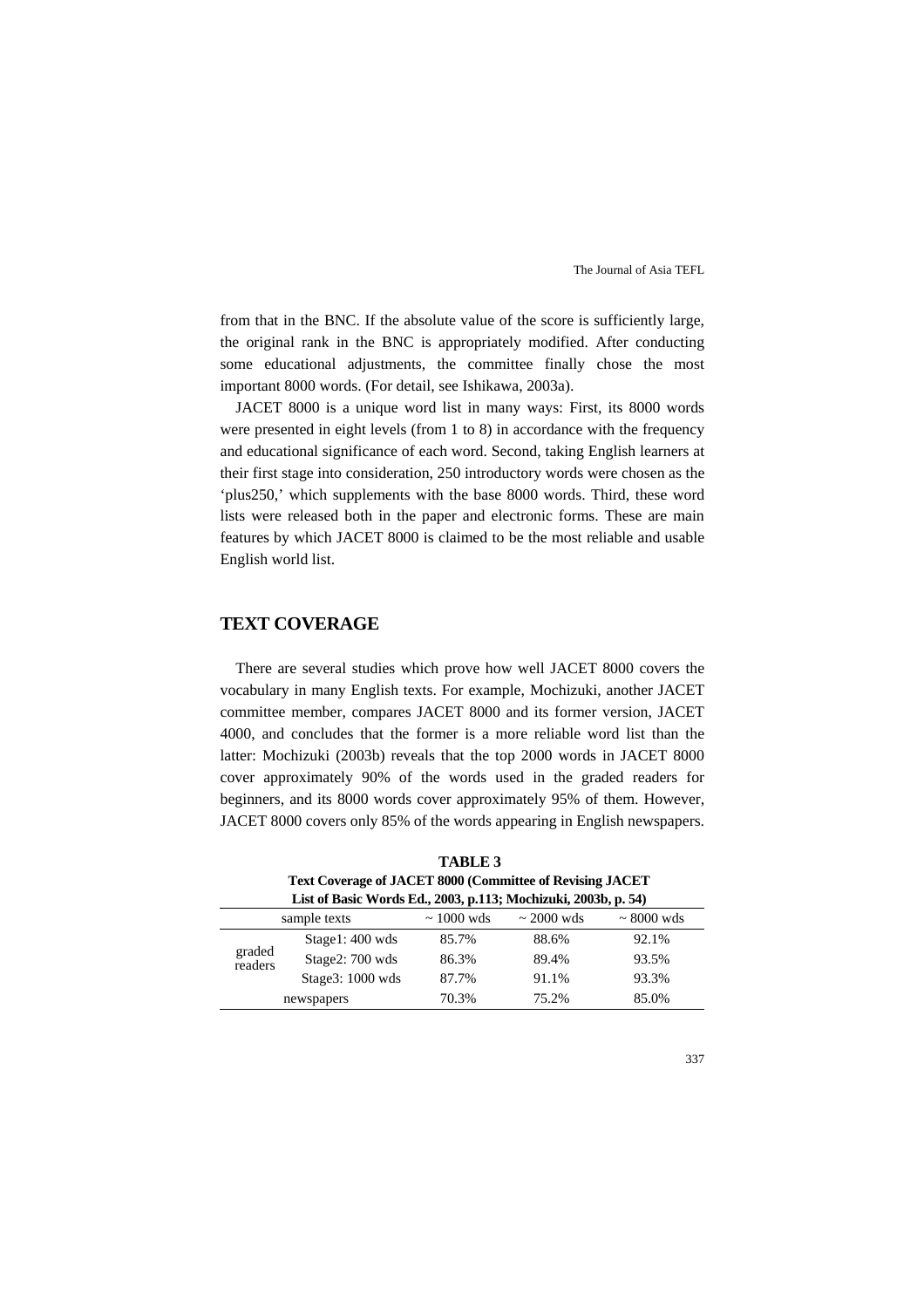Laufer (1992) insists that a reader needs to know at least 95% of the words in a given text to understand it efficiently. From his estimate, JACET 8000 may be effective only for the graded readers, but not for the newspapers. Isn't JACET8000 a reliable word list when we read them or other authentic English texts?

Shimizu, another committee member, developed an online JACET 8000 add-on program, 'JACET 8000 Level Marker,' which analyzes the words in actual English texts, and indicates their word ranks. Following is a sample output:

> Wildfires earlier\_1 this\_1 year\_1 stripped\_3 away\_1 the\_1 vegetation\_5 that\_1 would\_1 have\_1 normally\_2 held\_1 the\_1 ground\_1 in\_1 place\_1.

In this case, the words, 'earlier,' 'this,' 'year,' 'away,' 'the,' 'that,' 'would,' 'have,' 'held,' 'ground,' and 'place' belong to the level 1 or the words ranked 1-1000; the word 'normally' to the level 2 or those ranked 2001-3000; the word 'stripped' to the level 3 or those ranked 3001-4000; and the word 'vegetation' to the level 5 or those ranked 5001-6000. Meanwhile, the word 'wildfires,' which is shown no rank information, is not included in JACET 8000.

By Shimizu's Level Marker, we examined the three samples which are three short sample passages of 100 words taken from newspapers, examinations, and governmental documents. The words in the boldface are those not included in JACET 8000. The first example is shown below:

#### *Sample 1. A news article in The New York Times (from nytimes.com)*

With 1 hopes 1 for 1 finding 1 anyone 1 alive 2 in 1 the 1 rubble  $8$ fast\_1 fading\_3, teams\_1 from\_1 a\_1 number\_1 of\_1 countries\_1, including\_4 the\_1 United\_1 States\_1 and\_1 **Switzerland**, scaled\_2 back\_1 their\_1 search\_1 and\_1 rescue\_2 efforts\_1 and\_1 turned\_1 their\_1 attention\_1 to\_1 the\_1 thousands\_1 of\_1 survivors\_5, many\_1 of\_1 them\_1 suddenly\_1 homeless\_5 and\_1 **bereaved**. With\_1 the\_1 surge\_5 of\_1 assistance\_4, the\_1 tiny\_2 **airstrip** that\_1 serves\_1 this\_1 ancient\_2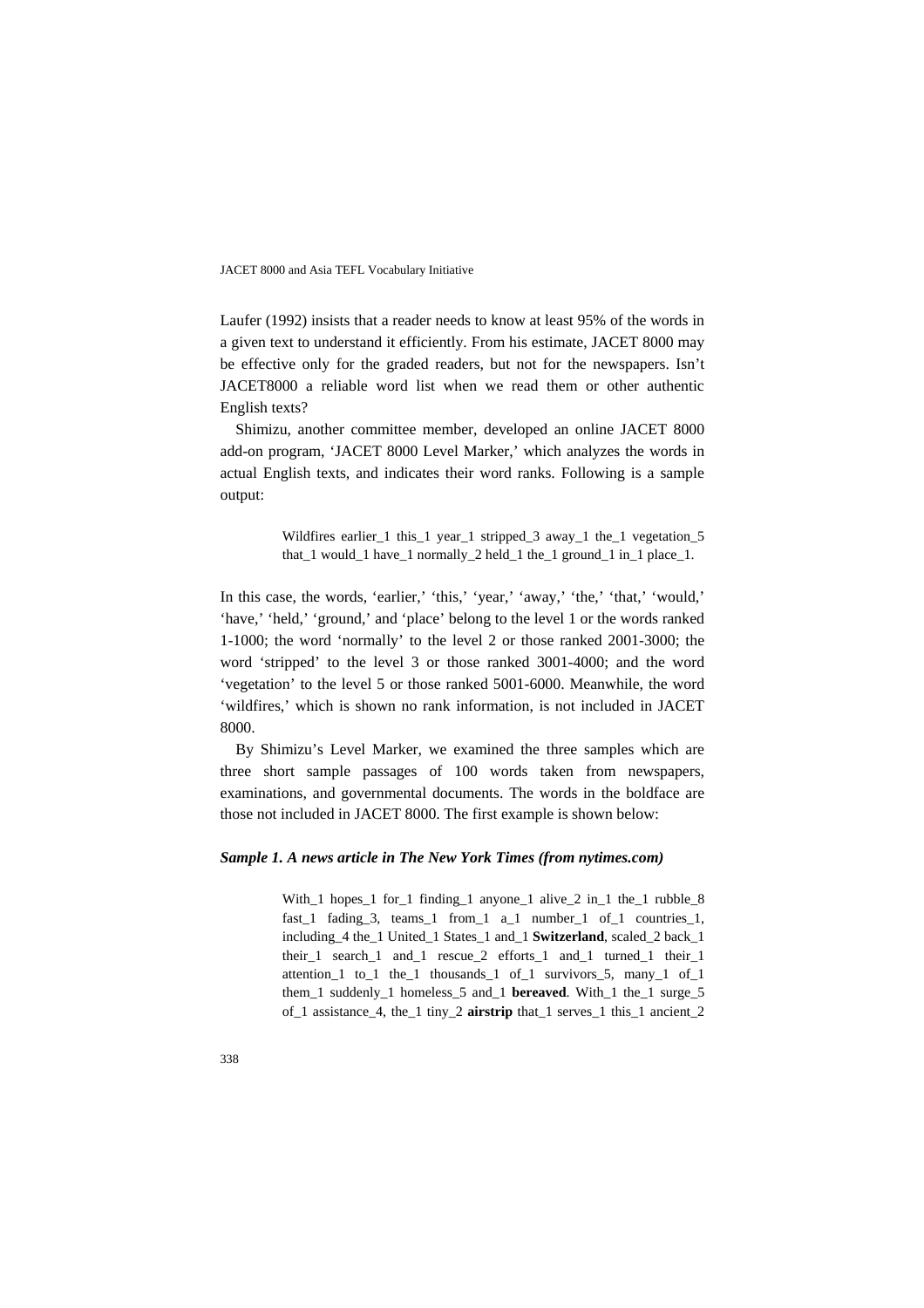backwater on\_1 the\_1 Silk\_3 Road\_1 was\_1 **clogged**. State\_1-run\_1 television  $1$  said  $1$  **16,000** people  $1$  had  $1$  been  $1$  buried  $2$  in  $1$  the  $1$ three\_1 days\_1 since\_1 the\_1 **predawn** quake in\_1 what\_1 had\_1 once\_1 been\_1 a\_1 city\_1 of\_1 more\_1 than\_1 **80,000**. Estimates\_2 of\_1 the\_1 final\_1 toll\_6 have\_1 bobbed\_6 up\_1...

Here, according to a mechanical calculation, the text cover rate is 93%. However, among nine unregistered words, two are numerals and one is a proper noun. This suggests that JACET 8000 covers almost all of the words in the newspapers, except for three difficult words of 'bereaved,' 'airstrip,' and 'clogged.'

The second example is taken from the Standard Aptitude Test (SAT), a commonest college admission test in the USA. The passage below is a part of the reading material in the 'Critical Reading' section:

#### *Sample 2. A Reading material in the SAT (from collegeboard.com)*

The\_1 domestic\_4 cat\_1 is\_1 a\_1 contradiction\_5. No\_1 other\_1 animal\_1 has\_1 developed\_5 such\_1 an\_1 intimate\_5 relationship\_1 with\_1 humanity\_3, while\_1 at\_1 the\_1 same\_1 time\_1 demanding\_1 and\_1 getting\_1 such\_1 independent\_2 movement\_1 and\_1 action\_1. The\_1 cat\_1 manages\_1 to\_1 remain\_1 a\_1 tame\_8 animal\_1 because\_1 of\_1 the\_1 sequence\_4 of\_1 its\_1 upbringing\_8. By\_1 living\_4 both\_1 with\_1 other\_1 cats\_1 (its\_1 mother\_1 and\_1 **littermates**) and\_1 with\_1 humans\_1 (the\_1 family\_1 that\_1 has\_1 adopted\_2 it\_1) during\_1 its\_1 infancy\_8 and\_1 **kittenhood**, it\_1 becomes\_1 attached\_2 to\_1 and\_1 considers\_1 that\_1 it\_1 belongs\_2 to\_1 both\_1 species\_1. It\_1 is\_1 like\_1 a\_1 child\_1 that\_1 grows\_1 up\_1 in\_1 a\_1 foreign\_1 country\_1 and\_1 as\_1 a\_1 consequence\_3 becomes\_1 bilingual\_8. The\_1…

In this case, the cover rate of JACET 8000 is as high as 98%. Although 'littermate' is a difficult word whose meaning we can hardly guess by its morphological constituents, 'kittenhood' would be easily understood as a variation of 'kitten,' which is ranked at the level 7. This shows that JACET 8000 covers almost all of the words in the SAT reading section.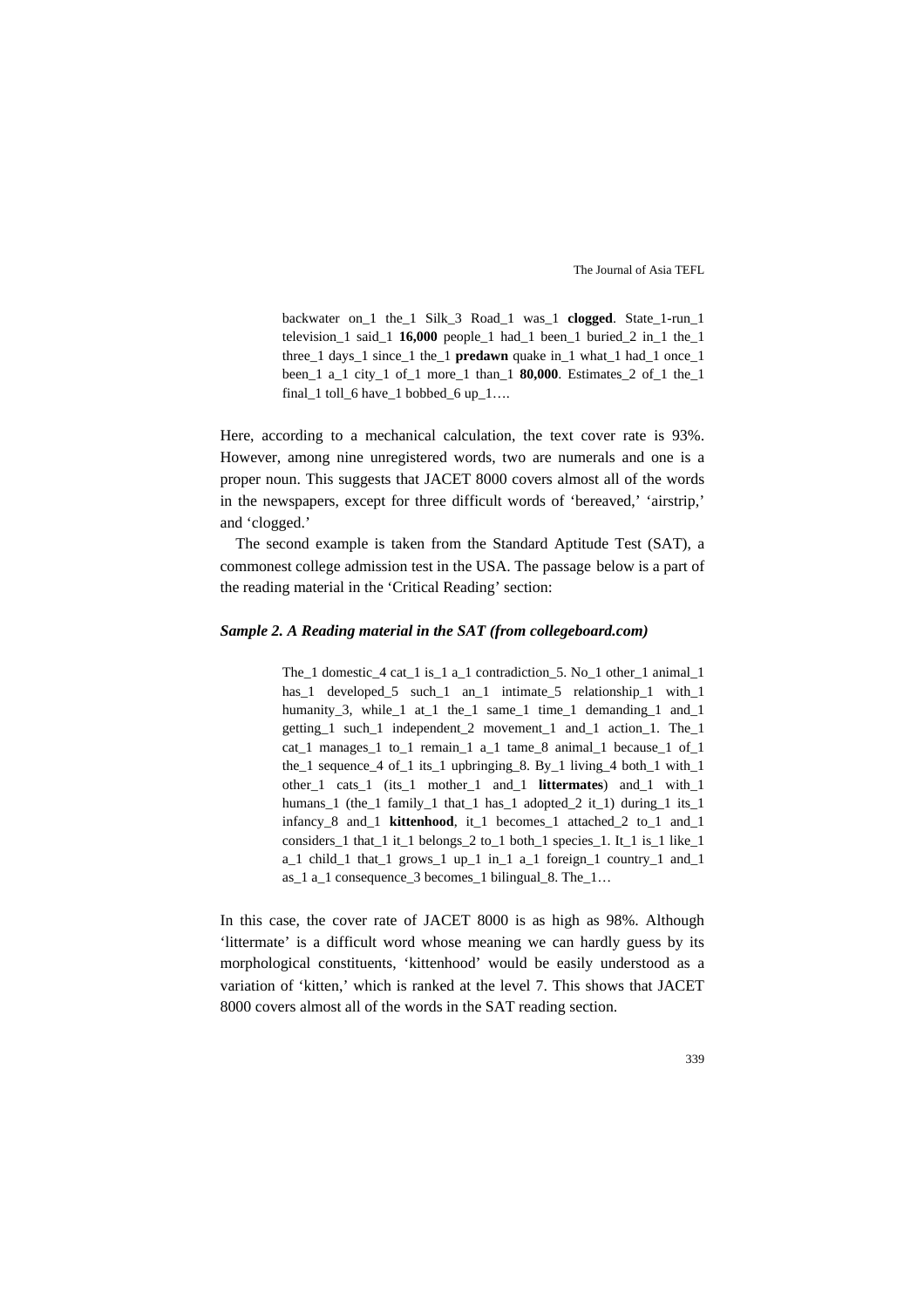The third sample is taken from the US President's Addressee at the United Nations General Assembly in 2003.

#### *Sample 3. President's Address at the UN Assembly (from whitehouse.gov)*

Last 1 month 1, terrorists 4 brought 1 their 1 war\_1 to 1 the 1 United\_1 Nations\_1 itself\_1. The\_1 U.N. headquarters\_4 in\_1 **Baghdad** stood\_1 for\_1 order\_1 and\_1 compassion\_7 -- and\_1 for\_1 that\_1 reason\_1, the\_1 terrorists\_4 decided\_1 it\_1 must\_1 be\_1 destroyed\_2. Among\_1 the\_1 **22** people\_1 who\_1 were\_1 murdered\_2 was\_1 **Sergio Vieira de Mello**. Over\_1 the\_1 decades\_2, this\_1 good\_1 and\_1 brave\_3 man\_1 from\_1 **Brazil** gave\_1 help\_1 to\_1 the\_1 afflicted\_8 in\_1 **Bangladesh**, **Cyprus**, **Mozambique**, **Lebanon**, **Cambodia**, Central\_1 Africa\_1, **Kosovo**, and\_1 East\_2 Timor, and\_1 was\_1 aiding\_1 the\_1 people\_1 of\_1 **Iraq** in\_1 their\_1 time\_1 of\_1 need\_1. America\_1 joins\_1 you\_1, his\_1 colleagues\_2, in\_1 honoring\_2 the\_1 memory\_1 of\_1 **Senor Vieira de Mello**, and\_1 the\_1…

A mechanical calculation shows that only 82% of the words are covered by JACET 8000. This rate is quite similar to that of the newspapers by Mochizuki (2003b), which was '85%.' However, if we put aside the proper nouns and numerals as in the case of a newspaper article, all words in the Sample 3 are included in JACET 8000.

Our analysis of three sample passages proves that JACET 8000 effectively covers the vocabulary in not only easy reading materials but also authentic contemporary English texts.

## **JACET 8000 IN CLASSROOM USE**

As summarized above, JACET 8000 is a word list satisfying a high academic standard, but it is also applicable to classroom activities. Its electronic version is easy to use with other educational PC programs which are free of charge on the Internet (See Ishikawa (2004) for detail). Using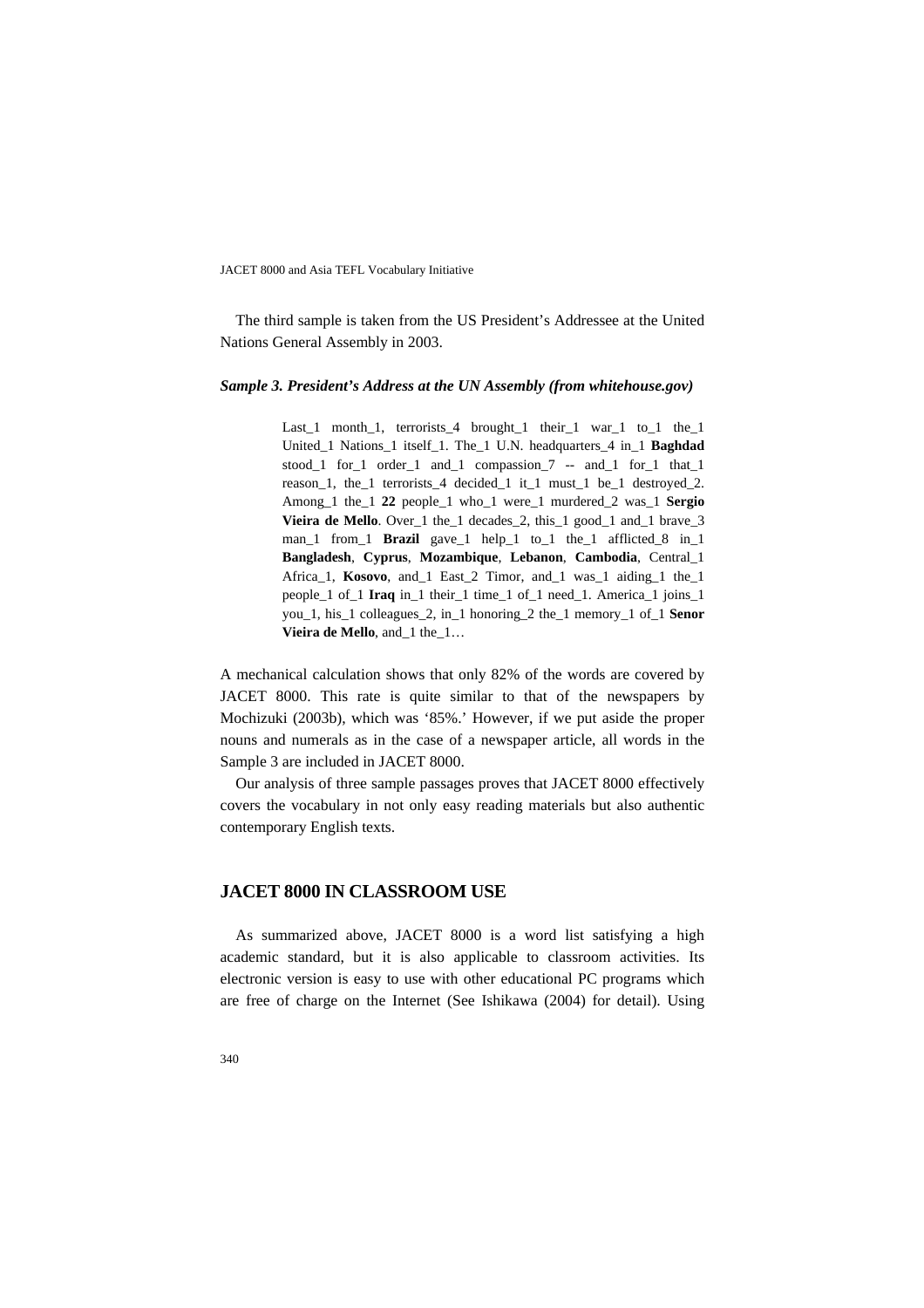Nishida's freeware, 'Appse,' students in the classroom can easily add word definitions to JACET 8000, as shown in Figure 1. The software creates a kind of interactive file. If learners click an English word in the first column, they are automatically taken to the website of the online dictionary, and can see the detailed word usage explanation and several examples. And if they click 'listen!' button in the second column, they can hear the pronunciation of the word, whose sound date is stored online. And in the third column, they see the definitions or the meanings of the words written in Japanese.

**FIGURE 1 JACET 8000 Word Definitions Supplied by Appse** 

|                                                                       | << 自作問題集 >>/JACET8000.txt (Thu Sep 04 06.20.48 2003) - P-Study System<br>$\Box$ $\times$                                                       |
|-----------------------------------------------------------------------|------------------------------------------------------------------------------------------------------------------------------------------------|
| 初回<br>再<br>再々                                                         | 英語に対応する日本語を選ぼう!<br>sensitive                                                                                                                   |
| <b>出題数</b><br>5<br>残り問題数<br>4<br>$\circ$<br>$\times$                  |                                                                                                                                                |
| 今回<br>$\Omega$<br>$\bf{o}$<br>果計<br>$\Omega$<br>$\bf{o}$<br>0 GiveUp! | 置き換え 代用 代用品<br>$\overline{2}$<br>軍隊 陸軍<br>$\mathbf{3}$<br>敏感な,感じやすい,敏感に反応する,神経過敏の,感性豊一<br> (党の)綱領 主義 プラットホーム 演壇 教壇 乗降口 壇 政 一<br>$\overline{4}$ |
| 0 <sub>pts</sub>                                                      | 発音                                                                                                                                             |
| 進行状況<br>3文字セル<br>117*                                                 | <b>END</b><br>OK<br>图集(E)<br>スキン再設込<br>スキン実更<br>同题一致<br>発音(現在)<br>発音(前)<br>Lengthtyl<br>検索                                                     |

With the default setting, the 'Apsse' uses the English-Japanese dictionary data, but if users prepare the machine readable data of dictionary, they can acquire English-English, English- Korean, or English-Chinese outputs.

This software can also create a data file for Takeuchi's 'P-Study System,' shown in Figure 2, a famous software program for vocabulary building. With this CALL program, learners can study the 8000 words in various learning modes such as multiple choice, translation, or typing training from English to Japanese or vice versa.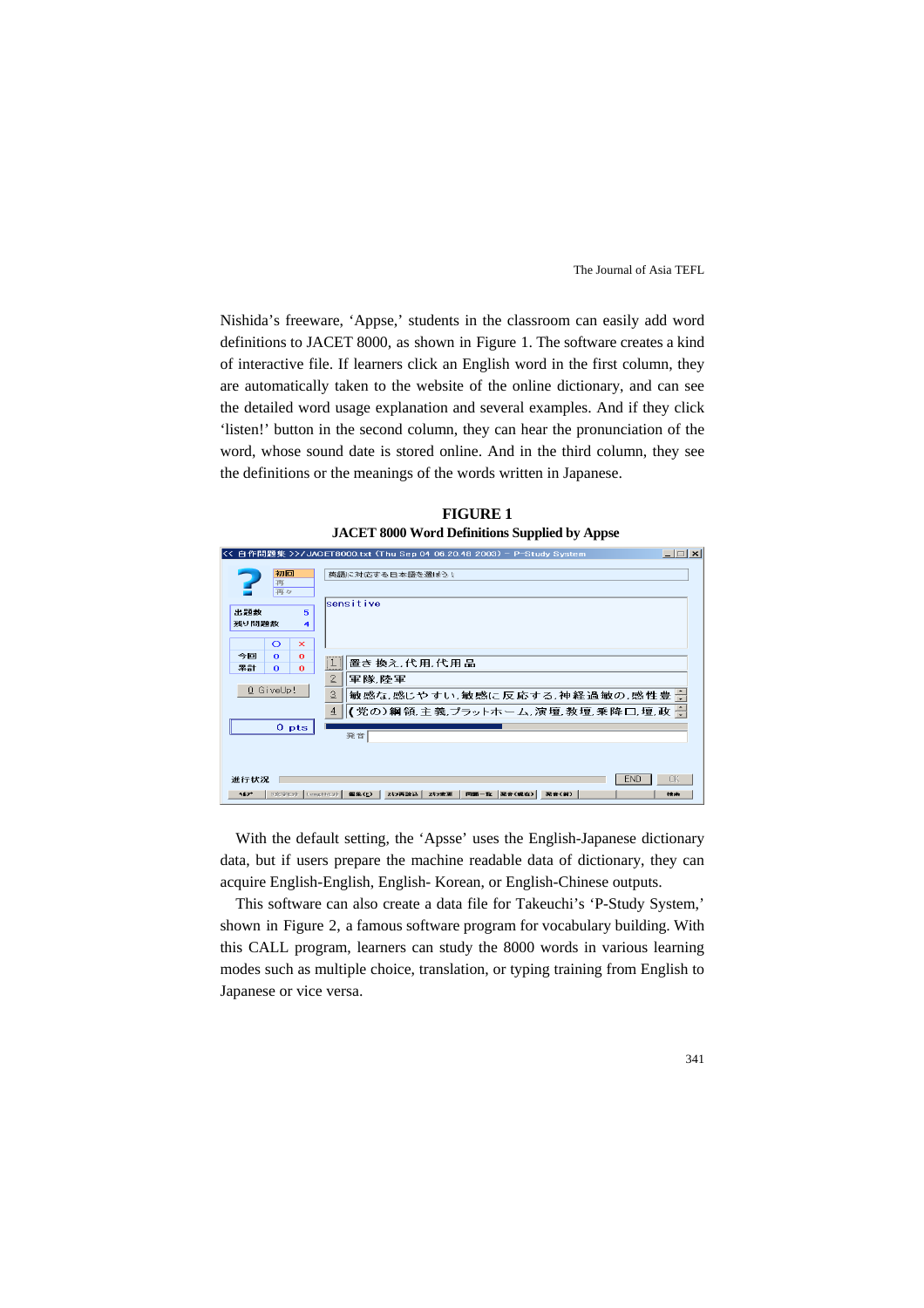|                       |               | JACET8000.txt (Thu Sep 04 05.58.25 2003) - Microsoft Internet Explorer                              |                                          | $ \Box$ $\times$ |
|-----------------------|---------------|-----------------------------------------------------------------------------------------------------|------------------------------------------|------------------|
| ファイル(F)<br>編集(E)      | 表示(V)         | お気に入り(A) ツール(T) ヘルプ(H)                                                                              |                                          | 7.               |
| $ \mathbf{x}$<br>戻る - | <b>DO</b>     | 検索 えお気に入り 3 メディア 8 8 8 2 図 ▼                                                                        | $\circledcirc$                           |                  |
|                       |               | アドレス( <u>D</u> )  @ D:¥Bun_storage¥research¥論文¥51-60¥5n「J8活用事例」¥JACET九州¥JACET8000_out.html ▼   ● 移動 |                                          |                  |
| Google -              |               | 除 ウェブ検索 ▼   早 ポップアップ広告をブロック   Paオプション ノ                                                             |                                          |                  |
|                       |               |                                                                                                     | JACET8000.txt (Thu Sep 04 05.58.25 2003) |                  |
|                       |               |                                                                                                     |                                          |                  |
| +English+             | $+$ Voice $+$ | +Japanese+                                                                                          | +Hint+                                   |                  |
| abandon               | listen!       | を捨てる.放棄する.give_up.desert                                                                            |                                          |                  |
| abandonment           | listen!       | 放棄                                                                                                  |                                          |                  |
| abbey                 | listen!       | 修道院 僧院                                                                                              |                                          |                  |
| abdominal             | listen!       | 腹部 腹部の                                                                                              |                                          |                  |
| ability               | listen!       | 腕力.才能.能力                                                                                            |                                          |                  |
| able                  | listen!       | 能力のある。~できる                                                                                          |                                          |                  |
| abnormal              | listen!       | 異常な                                                                                                 |                                          |                  |
| aboard                | listen!       | (船·バスなど)に乗って、搭乗して.on board                                                                          |                                          |                  |
| abolish               | listen!       | ○去律・制度など)を廃止する                                                                                      |                                          |                  |
| abolition             | listen!       | 廉止,全廉                                                                                               |                                          |                  |
| abort                 | listen!       | 流産する顛挫するもだに終わる                                                                                      |                                          |                  |
|                       | listen!       | 人工中絶.堕胎.【医学】流産.早産(器官の)<br>発育不全                                                                      |                                          |                  |
| abortion              |               |                                                                                                     |                                          |                  |
| about                 | listen!       | 【前置詞】「近辺」について                                                                                       | あたりにあちこちにおよそ                             |                  |
| above                 | listen!       | 【前置詞】[基準上]の上に超越して                                                                                   | belowが対.over/underとは<br>違う               |                  |
| abroad                | listen!       | 外国へ、海外に海外へ、外に広く                                                                                     |                                          |                  |

**FIGURE 2 P-Study System with Apse Data File "Sensitive"** 

Appropriateness of vocabulary test is largely influenced by its test designs, and choice of a truly reliable test form is considerably difficult. (See Ishikawa (2003b) for detail.) However, by using 'Hot Potatoes,' which creates interactive multiple-choice, short-answer, jumbled-sentence, crossword, matching/ ordering and gap-fill exercises, teachers can easily prepare a kind of check test to see how much the students master the 8000 words, as shown in Figure 3. With 'Hot Potatoes,' we can easily make a simple multiple choice test, which serves a wide range of educational purposes.

As briefly introduced above, JACET 8000 can be used to develop English learning computer programs. In combination with various kinds of CALL software, JACET 8000 can drastically change the traditional style of vocabulary learning.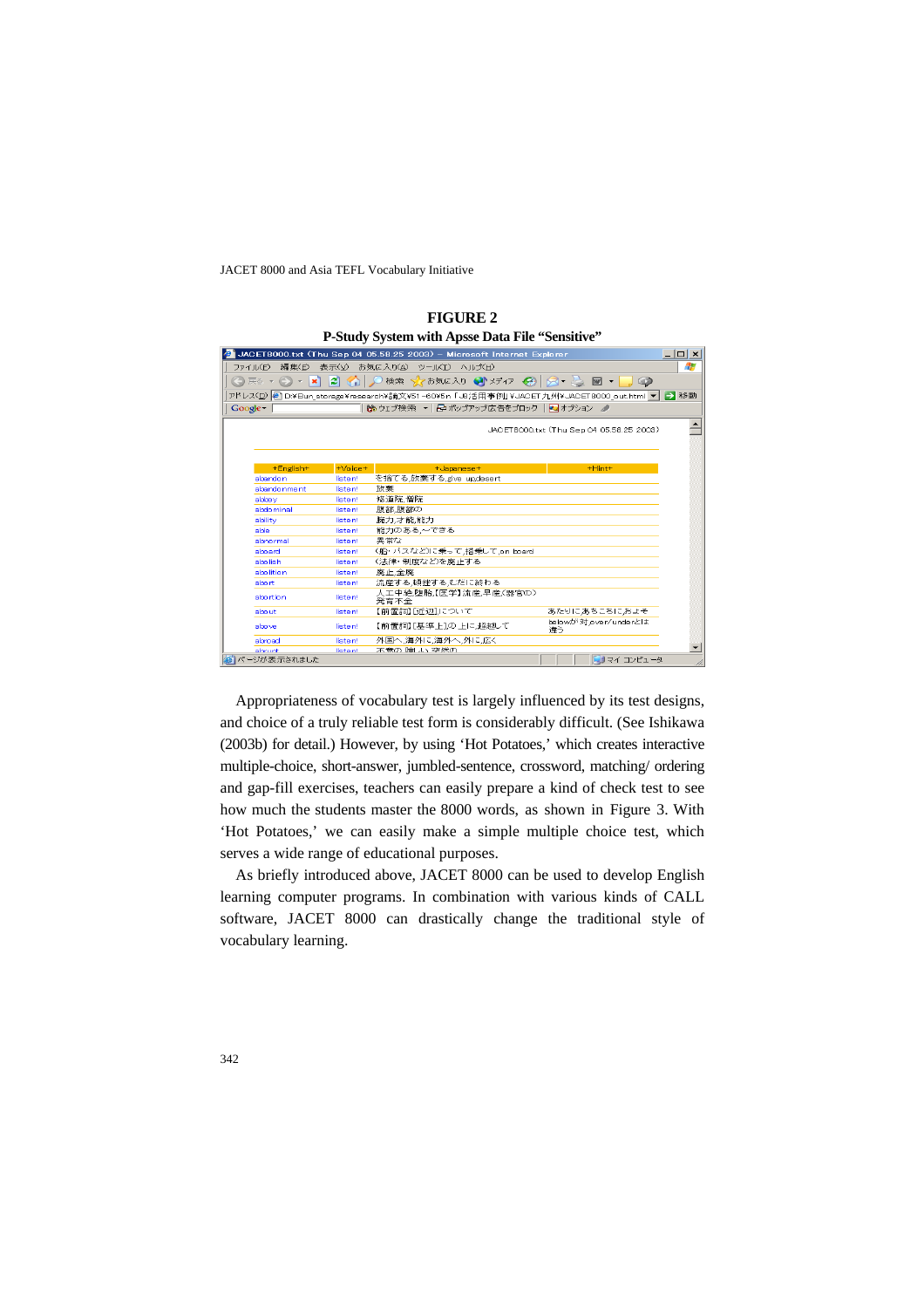

# **FIGURE 3**

### **JACET 8000 AND ASIA TEFL VOCABULARY INITIATIVE**

JACET 8000 and our experiences of compiling English texts can be shared by many Asian colleagues. It will also be a basis of linguistic comparison of Englishes in Asia. In order to make a sound comparison, we propose three project plans, which are named as Asia TEFL Vocabulary Initiative.

**Proposal One:** Basing on our local English resources, let's compile country-based English text corpora, and make their word lists so that we can make a comparison of words of frequent occurrence and patterns of word combination. We can use local English newspapers, English textbooks for Junior & senior high school students, government official English documents, etc. as the sources of domestic English texts. Also, we can supplement or compare our corpus data with much large-scale English corpora such as the British National Corpus, the International Corpus of English - Great Britain,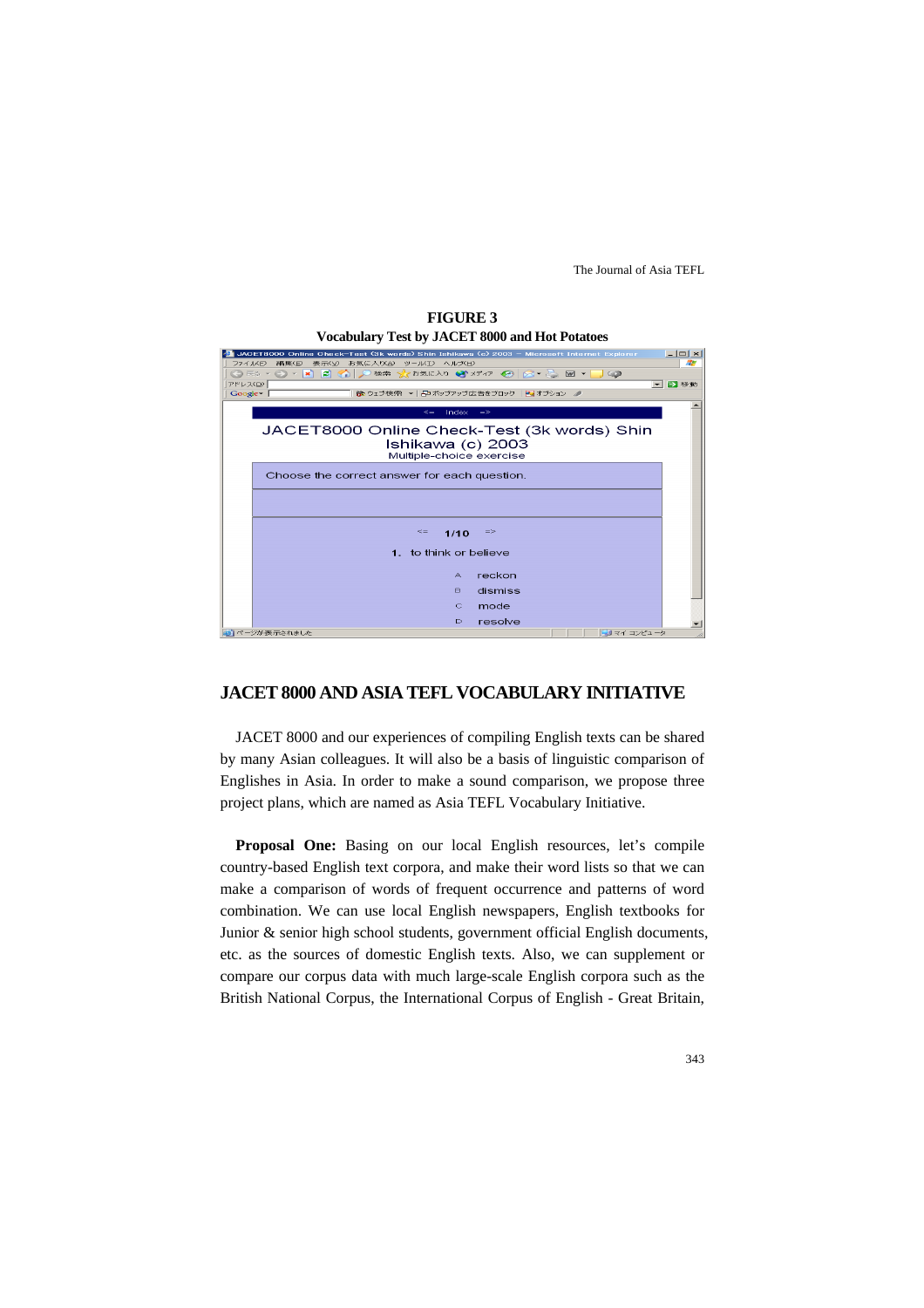and its Indian, Filipino and Singaporean Components.

In terms of the number of TOEFL examinees, China, Japan and Korea are the three major countries. According to the *TOEFL Test Score and Data Summary, July 2002 to June 2003*, 47% of all TOEFL examinees speak either Chinese, Japanese or Korean as their mother tongues. TOEFL on-line writing test, *ScoreItNow!,* has to do with the second plan.



**FIGURE 4 July 2001 to June 2002 TOEFL Examinees** 

**Proposal Two:** Let's use the TOEFL on-line writing test, *ScoreItNow!,* to examine the three country students' active knowledge of English vocabulary and use of English.

In students' essays, we often find many errors such as "I lost all my *furnitures*," and "I learn English *since ten years*." Here again, our corpusbased approach is applicable to their compositions. When analyzing these sentences, we can make use of parsing software and concordance programs.

English loanwords in the native language are another index of diffusion of English in Asia. For example, the Japanese sometimes drink *Calpis*, and add *Creap* to their coffee or tea. Toward these Japanese coinages an American professor showed his strong feeling of hatred. To his ear, *Calpis* sounded like "calf piss." *Creap* reminded him of its homophone "creep," and made him itchy.

The third proposal is to research the borrowing from English vocabulary.

**Proposal Three:** Let's make a comparative study on lexical impact of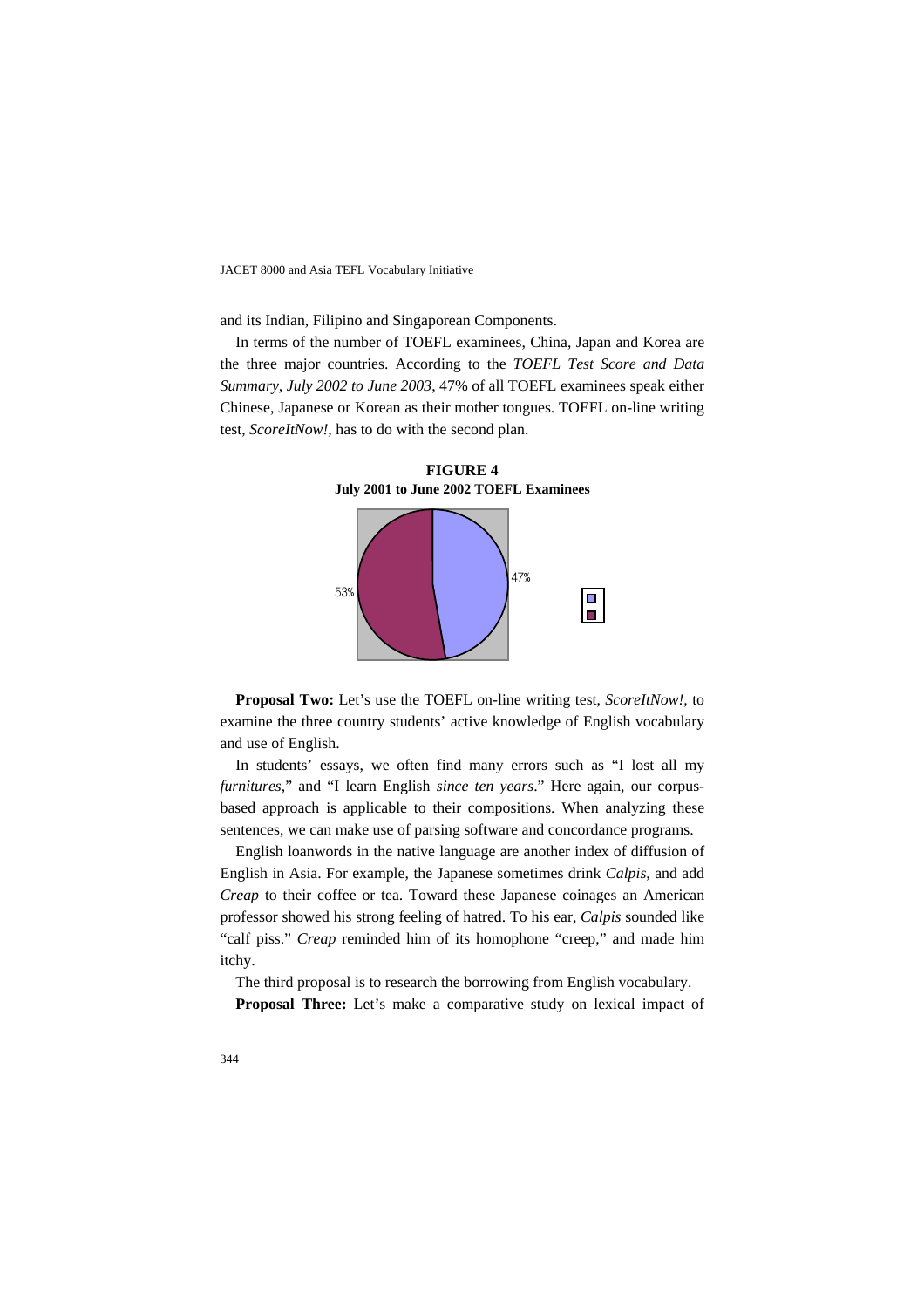English on Asian languages. We can learn much from Görlach et al's "European Anglicism" research project, which draws a map of the general diffusion of English in Europe. Being English professionals in Asia, we can also carry out a similar collaborative research project. As a kick-start, we can have a brainstorming session to gather English loans or variants in our own languages, then examine their pronunciation, spelling and range of meanings.

## **CONCLUSION**

Rapid development of information technology and current trends in economic globalization are so urgent that most Asian people realize a need of a common language by which they can successfully communicate with people of different cultures. Nobody would dispute that English is the language of global communication. However, little attention has been paid to how to compare one variety of English to other varieties of English. In this paper we claim that JACET 8000 and our experiences of compiling English texts can be applicable to comparing varieties of English. Also, basing on our experiences of making a word list, we make three proposals to reveal the nature of our English variety, and to survey English loanwords to examine their influence on our own mother tongue.

## **THE AUTHORS**

Toshihiko Uemura is a professor at Siebold University of Nagasaki, Japan. He got his MA from Aoyama Gakuin University in Tokyo. Having completed his PH. D. coursework, he started teaching at Nagasaki Prefectural Women's Junior College in 1985. Since 1999 he has been teaching English linguistics at Siebold. His recent academic research interests include linguistic phenomena which concern World Englishes and English learning.

Shin'ichiro Ishikawa is an associate professor of English and Applied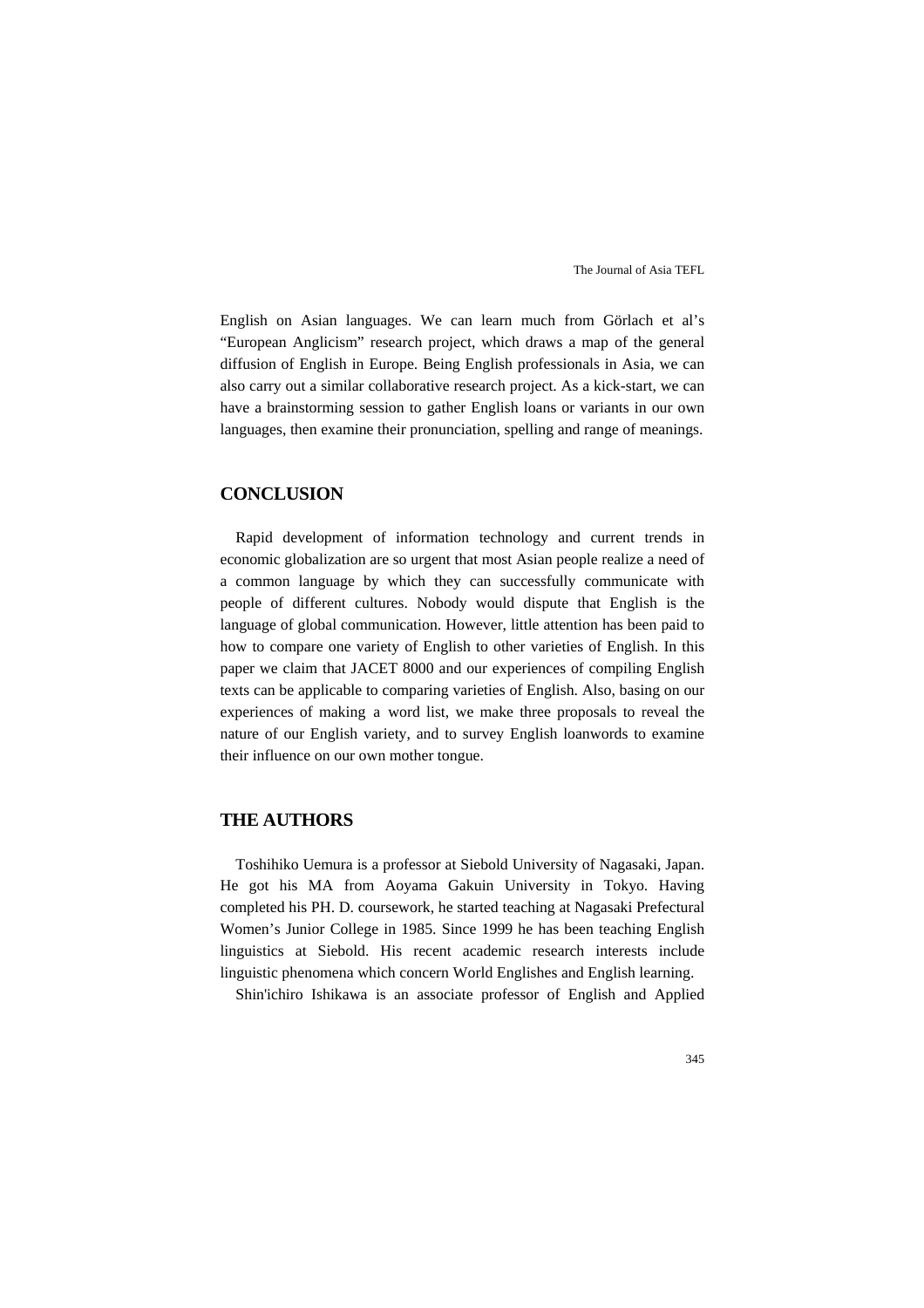Linguistics at Kobe University, Japan. He received his MA from Kobe University and Ph.D. degree from Okayama University. His current research interests include corpus linguistics, lexicography, and literary text analysis.

#### **REFERENCES**

Appse. http://www.h5.dion.ne.jp/~kyoun/apsse.html.

Barbera, M. (2003). A dictionary of European Anglicisms: A usage dictionary of Anglicisms in sixteen European languages. *International Journal of Lexicography*, *16*(2), 208-216.

British National Corpus (BNC). http://www.natcorp.ox.ac.uk/.

- Committee of Revising JACET Basic Words (Ed.). (2003). *JACET list of 8000 basic words*. Tokyo: Japan Association of College English Teachers.
- Committee of Revising JACET Basic Words (Ed.). (2004). *How to make the best of JACET 8000: For educational and research application*. Tokyo: Japan Association of College English Teachers.
- Erling, E. (2002). I learn English since ten years: The global English debate and the German university classroom. *English Today*, *70*, *18*(2), 8-13.
- Görlach, M. (Ed.). (2001). *A dictionary of European Anglicisms: A usage dictionary of Anglicisms in sixteen European languages*. Oxford: Oxford University Press.
- Görlach, M. (2002a). *English in Europe*. Oxford: Oxford University Press.
- Görlach, M. (2002b). An annotated bibliography of European Anglicisms. Oxford: Oxford University Press.
- Graddol, D. (1997). *The future of English?* London: British Council. http://www. britishcouncil.org/english/pdf/future.pdf.
- Hot Potatoes. http://web.uvic.ca/hrd/halfbaked/.
- International Corpus of English (Great Britain ICE-GB). http://www.ucl.ac.uk/ english-usage/ice-gb/index.htm (Other ICE Components). http://www.ucl.ac. uk/english-usage/ice/avail.htm.
- Ishikawa, S. (2003a). Harmonization of a scientific viewpoint and an educational viewpoint in compiling a word list: A case study of 'JACET list of 8000 basic words.' *ASIALEX '03 Tokyo Proceedings*, 72-377.
- Ishikawa, S. (2003b). Reliability of various forms of vocabulary test: A pilot study for developing a JACET 8000 vocabulary test. *Papers on Languages and Cultures*, *12*, 67-80. Center for Foreign Languages, Chiba University.

Ishikawa, S. (2004). Teaching vocabulary at colleges with JACET 8000 and various